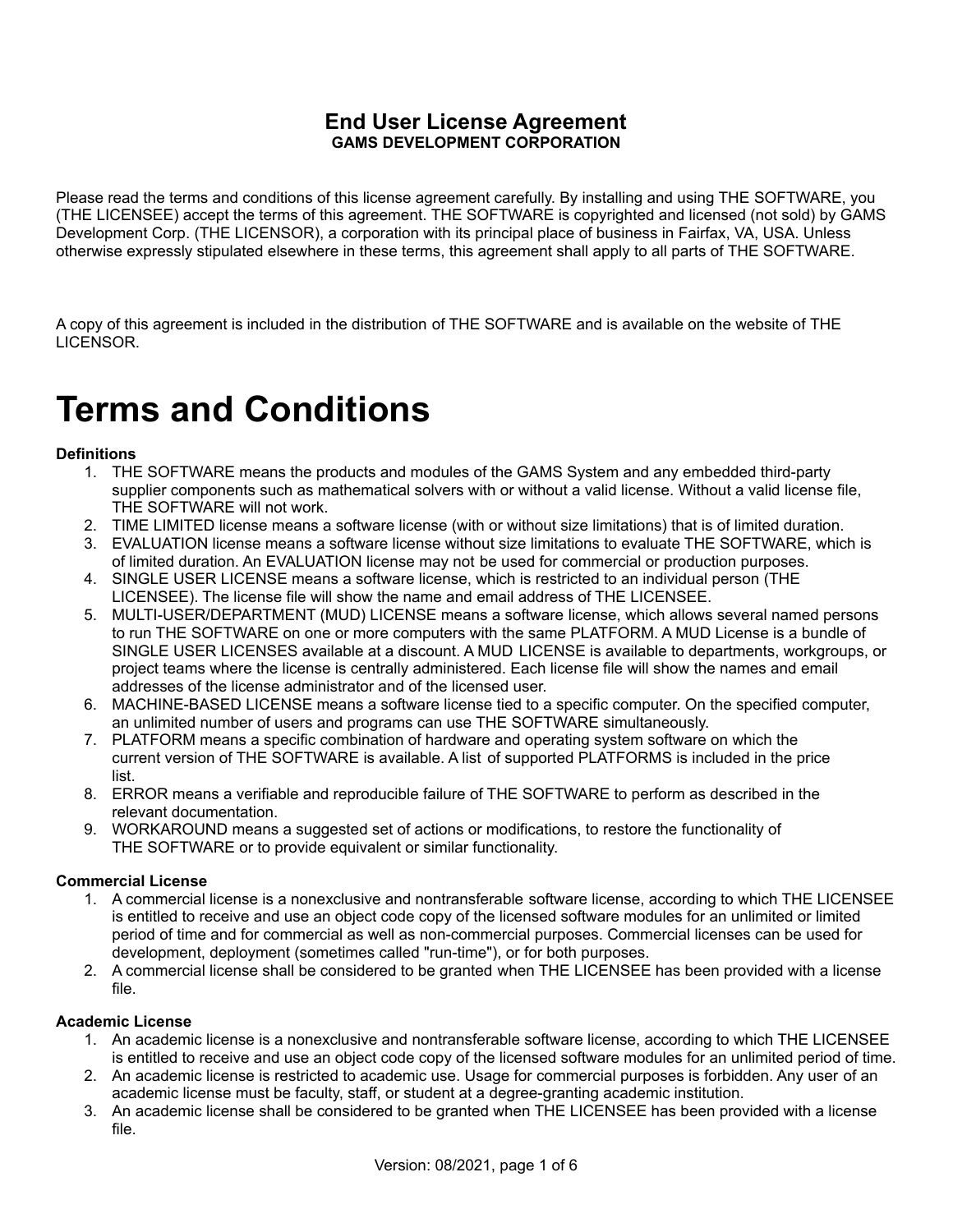# **Demonstration License**

- 1. A demonstration license means a nonexclusive and nontransferable free SINGLE USER LICENSE to use THE SOFTWARE. Size limitations will apply, and the license will expire after 12 months.
- 2. A demonstration license may not be used for commercial or production purposes.
- 3. A demonstration license shall be considered to be granted when THE LICENSEE has been provided with a license file.

#### **Community License**

- 1. A community license means a nonexclusive and nontransferable free SINGLE USER LICENSE to use THE SOFTWARE. Size limitations will apply, and the license will expire after 12 months.
- 2. A community license may only be used for educational, academic research, demonstration and presentation purposes, but not for any commercial or production purposes.
- 3. A community license shall be considered to be granted when THE LICENSEE has been provided with a license file.

## **Right to Use**

- 1. THE LICENSEE acquires the right to use the delivered (downloaded) object code copy of THE SOFTWARE only and does not acquire any rights of ownership.
- 2. THE LICENSEE shall not be entitled to modify, reverse engineer, disassemble or decompile THE SOFTWARE, unless otherwise expressly stipulated elsewhere in these terms.

#### **Ownership**

- 1. All trademarks, service marks, patents, copyrights, trade secrets, and other proprietary rights in or related to THE SOFTWARE are and will remain the exclusive property of THE LICENSOR or its licensors, whether or not specifically recognized or perfected under applicable local law.
- 2. THE LICENSEE will not take any action that jeopardizes THE LICENSOR's or its licensor's proprietary rights or acquire any right in THE SOFTWARE, except the limited use rights specified in this document.
- 3. THE LICENSOR or its licensor will own all rights in any copy, translation, modification, adaptation or derivation of THE SOFTWARE, including any improvement or development thereof.

## **License System and License File**

- 1. THE LICENSOR has embedded a licensing system into THE SOFTWARE. This license system allows THE LICENSOR to grant THE LICENSEE access with no size limitations to only those modules and capabilities for which they have a valid license. For example, the license system is used to grant no-size-limits access to solvers, to limit access to a version of THE SOFTWARE released after the maintenance and support period of the license has expired, and to limit the effective duration of a TIME LIMITED license.
- 2. A license file is required in order to use THE SOFTWARE and shows the name and the email address of THE LICENSEE or the license administrator, as well as the PLATFORM(s) and software modules supported by the license.
- 3. THE LICENSEE is forbidden to tamper with the license file or the license system.

## **Open-Source Solvers**

- 1. As a convenience to THE LICENSEE and authorized users, THE LICENSOR may make available access to additional open-source mathematical solvers that are freely available in source form separately from THE SOFTWARE. Such open-source mathematical solvers are referred to herein as "OS Solvers".
- 2. The OS Solvers are not part of THE SOFTWARE. Any use of any OS Solvers is subject to the terms referenced in or accompanying such OS Solvers.
- 3. In addition to the foregoing, the following terms and conditions apply to the OS Solvers and any use thereof and are accepted and approved by THE LICENSEE:
	- a. No assurances, express or implied, are provided by THE LICENSOR or by the originator of or any contributor to any of the OS Solvers regarding whether any of the OS Solvers does or does not infringe the patent or intellectual property rights of any other person or entity.
	- b. Any liability for claims brought by any person or entity alleging infringement of intellectual property rights or otherwise relating to or arising from the use or presence of any of the OS Solvers is expressly and specifically disclaimed both by THE LICENSOR and by the originator thereof.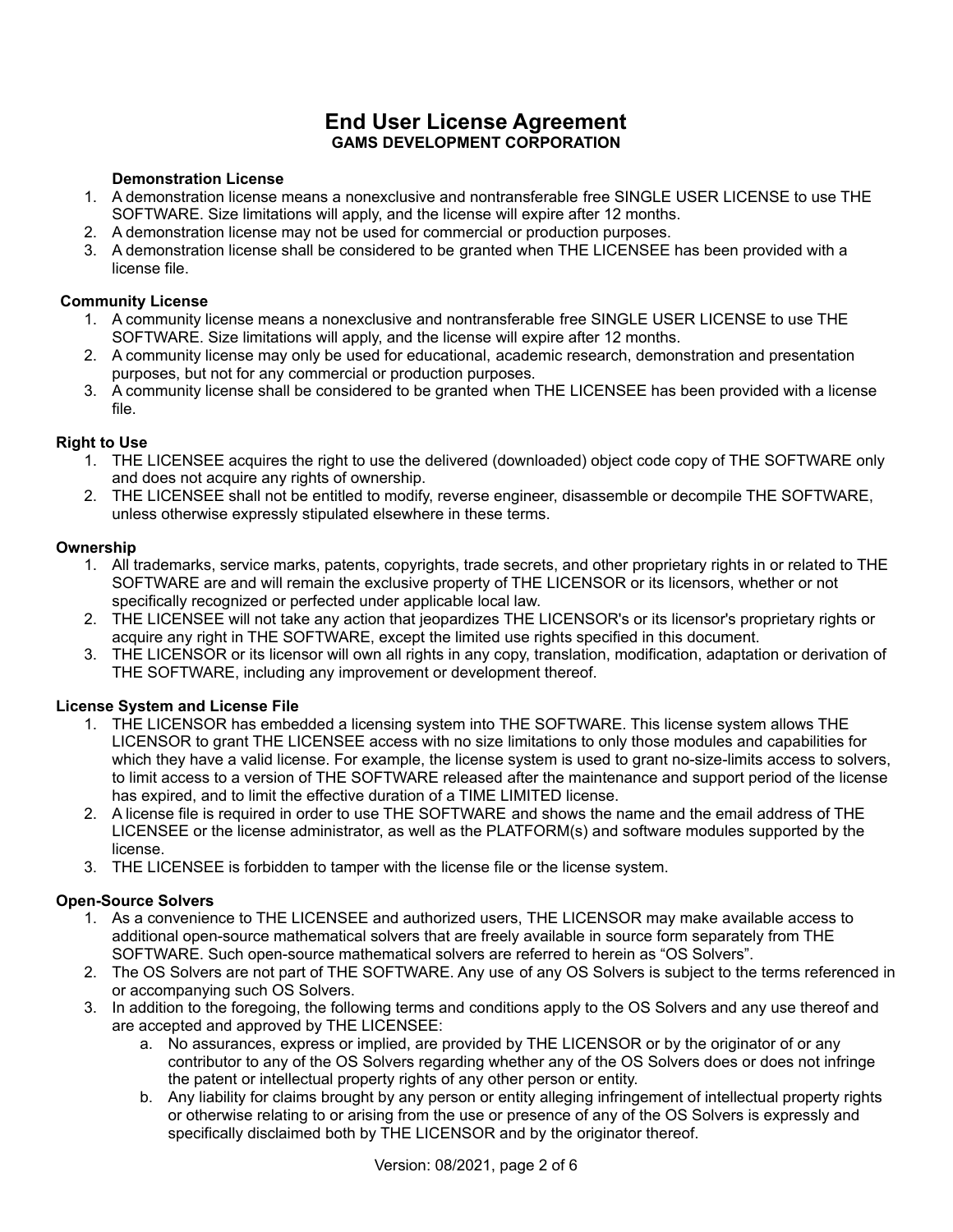c. THE OS SOLVERS ARE PROVIDED STRICTLY ON AN "AS IS" BASIS, WITHOUT WARRANTIES OR CONDITIONS OF ANY KIND, EITHER EXPRESS OR IMPLIED INCLUDING, WITHOUT LIMITATION, ANY WARRANTIES OR CONDITIONS OF TITLE, NON-INFRINGEMENT, MERCHANTABILITY OR FITNESS FOR A PARTICULAR PURPOSE.

# **Model Libraries**

- 1. As a convenience, THE LICENSOR may make available access to additional Model Libraries that are available in source form separately from THE SOFTWARE.
- 2. Some of these Model Libraries are not part of THE SOFTWARE. Any use of the Model Libraries is subject to the terms referenced in or accompanying such Model Libraries.
- 3. In addition to the foregoing, the following terms and conditions apply to these Model Libraries and any use thereof and are accepted and approved by THE LICENSEE:
	- a. No assurances, express or implied, are provided by THE LICENSOR or by the originator of or any contributor to any of the Model Libraries regarding whether any of the Model Libraries does or does not infringe the patent or intellectual property rights of any other person or entity.
	- b. Any liability for claims brought by any person or entity alleging infringement of intellectual property rights or otherwise relating to or arising from the use or presence of any of the Model Libraries is expressly and specifically disclaimed both by THE LICENSOR and by the originator thereof.
	- c. THE MODEL LIBRARIES ARE PROVIDED STRICTLY ON AN "AS IS" BASIS, WITHOUT WARRANTIES OR CONDITIONS OF ANY KIND, EITHER EXPRESS OR IMPLIED INCLUDING, WITHOUT LIMITATION, ANY WARRANTIES OR CONDITIONS OF TITLE, NON-INFRINGEMENT, MERCHANTABILITY OR FITNESS FOR A PARTICULAR PURPOSE.

## **Maintenance and Support (M&S)**

- 1. The annual fees for Maintenance and Support are 20% of the list price (USD) for all licensed and perpetual modules, and the first year of Maintenance and Support is included in the initial price of the license. For time-limited licenses, other rules may apply.
- 2. During the Maintenance Term, THE LICENSOR warrants that THE SOFTWARE will perform substantially in accordance with the documentation published by THE LICENSOR as updated from time to time. THE LICENSOR does not warrant that THE SOFTWARE will be error-free in all circumstances.
- 3. During the Maintenance Term, THE LICENSOR shall make reasonable efforts to correct or devise WORKAROUNDS for any ERRORS in THE SOFTWARE reported by THE LICENSEE and to provide such corrections or WORKAROUNDS in a timely manner. Some ERRORS will be corrected in the next release of THE SOFTWARE only.
- 4. During the Maintenance Term, THE LICENSEE is entitled to all upgrades to any new release of the licensed product(s) where that release occurs during this period.
- 5. During the Maintenance Term, the license may be transferred to a new user or PLATFORM free of charge.
- 6. If THE LICENSEE does not purchase Maintenance and Support services for some period and then at some later date chooses to update a license by purchasing Maintenance and Support, THE LICENSEE will be charged the prevailing annual Maintenance and Support fees based on the list price for the periods that were not covered.
- 7. Maintenance and Support are governed by the license and Maintenance and Support terms in force on the date the license was issued or renewed. Should the terms subsequently be changed, THE LICENSOR will inform THE LICENSEE about the new terms in connection with the renewal of the Maintenance and Support subscription, and the new terms shall as from the renewal date apply to the future Maintenance and Support and the corresponding license(s).
- 8. Support will be provided remotely by electronic communication during normal business hours (EST or BER time). As soon as THE LICENSOR receives sufficient detail to isolate or reproduce the situation, THE LICENSOR will start an initial assessment and will give an estimated timeframe for resolution.

## **Other Licensor Entities and Supplier Rights**

- 1. THE LICENSEE acknowledges and agrees that certain provisions set forth in this agreement include covenants and obligations not only to THE LICENSOR but also to other licensor entities and third party suppliers and that other provisions are expressed to be not only for the benefit of THE LICENSOR but also for the benefit of such licensor entities and third party suppliers.
- 2. THE LICENSEE further acknowledges and agrees that each such licensor entity and/or third-party supplier is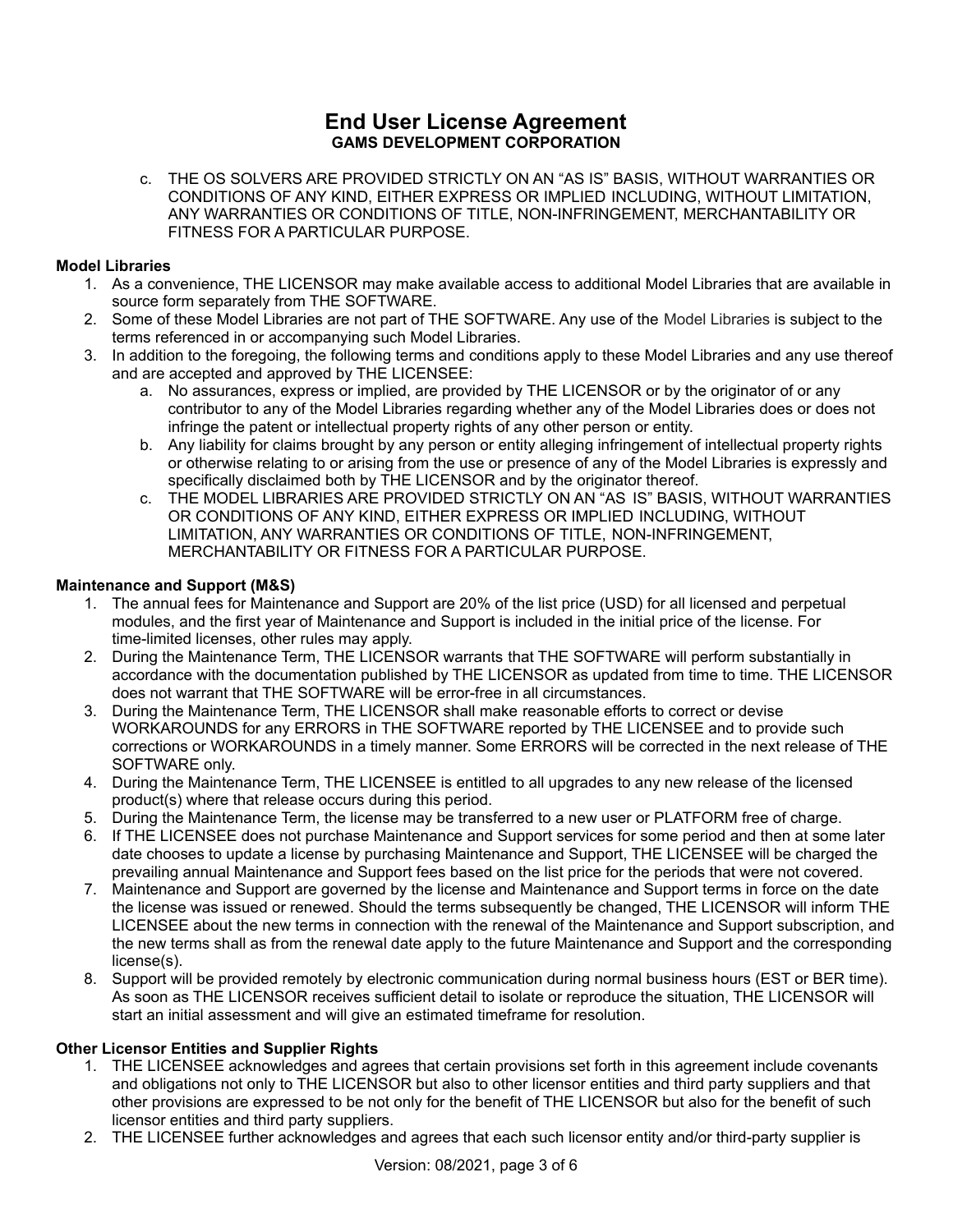entitled in its or their own right to require by THE LICENSEE the due performance of each such covenant or obligation and shall be entitled to each such benefit; and, to the extent necessary to establish such third party rights and benefits under applicable law, that THE LICENSOR enters into this Agreement, not only in its own right but also as agent for each such licensor entity and/or third-party supplier.

# **Confidentiality**

1. AII confidential information relating to the license, THE LICENSEE's computers or Maintenance and Support, which one of the parties discloses to the other party, shall be treated confidentially by the receiving party as long as the information is still confidential, provided the disclosing party at the time of disclosure in a durable way has designated the information to be confidential.

## **Limitation of Liability**

1. UNDER NO CIRCUMSTANCES WILL THE LICENSOR OR ITS LICENSORS BE LIABLE FOR ANY CONSEQUENTIAL, INDIRECT, SPECIAL, PUNITIVE OR INCIDENTAL DAMAGES OR LOST PROFITS, WHETHER FORESEEABLE OR UNFORESEEABLE, BASED ON CUSTOMER'S CLAIMS OR THOSE OF ITS CUSTOMERS (INCLUDING, BUT NOT LIMITED TO, CLAIMS FOR LOSS OF DATA, GOODWILL, USE OF MONEY OR USE OF THE PRODUCTS, INTERRUPTION IN USE OR AVAILABILITY OF DATA, STOPPAGE OF OTHER WORK OR IMPAIRMENT OF OTHER ASSETS), ARISING OUT OF BREACH OR FAILURE OF EXPRESS OR IMPLIED WARRANTY, BREACH OF CONTRACT, MISREPRESENTATION, NEGLIGENCE, STRICT LIABILITY IN TORT OR OTHERWISE. IN NO EVENT WILL THE AGGREGATE LIABILITY WHICH THE LICENSOR OR ITS LICENSORS MAY INCUR IN ANY ACTION OR PROCEEDING EXCEED THE LICENSE FEES ACTUALLY PAID BY CUSTOMER FOR THE SPECIFIC PRODUCT THAT DIRECTLY CAUSED THE DAMAGE. THIS SECTION WILL NOT APPLY ONLY WHEN AND TO THE EXTENT THAT APPLICABLE LAW SPECIFICALLY REQUIRES LIABILITY, DESPITE THE FOREGOING EXCLUSION AND LIMITATION.

## **Indemnification**

- 1. THE LICENSOR shall indemnify THE LICENSEE against all claims, demands, suits, liabilities, costs, expenses (including reasonably incurred legal fees), damages and losses suffered or incurred by THE LICENSEE arising out of a third-party claim against THE LICENSEE in respect of infringement of a third party's intellectual property rights arising out of THE LICENSEE's use of the software provided by THE LICENSOR
- 2. THE LICENSEE will promptly notify THE LICENSOR in writing of the claim, allow THE LICENSOR to control the defense of such claim, and cooperate with THE LICENSOR in the defense or any related settlement negotiations.
- 3. THE LICENSOR shall have sole discretion with regard to matters of settlement of any infringement claim so long as the settlement does not adversely affect THE LICENSEE, or require THE LICENSEE to affirmatively take or to refrain from taking some action.
- 4. If such a claim is made or appears possible, THE LICENSOR may, at its option, secure for THE LICENSEE the right to continue to use the Product, or modify or replace the Product so that it is non-infringing, or, if neither of the foregoing options is available in THE LICENSOR's judgment, require THE LICENSEE to return the Product for a credit equal to the portion of previously paid License fees allocable to the remaining term of THE LICENSEE's Product License.
- 5. THE LICENSOR has no obligation for any claim based on a modified version of the Product, or its combination, operation, or use with any product,or data not provided by THE LICENSOR, or for the data provided by THE LICENSEE.
- 6. This indemnity shall not apply to the extent that a claim under it results from THE LICENSEE's negligence or wilful misconduct.
- 7. THIS PARAGRAPH STATES THE LICENSOR'S ENTIRE OBLIGATION TO THE LICENSEE WITH RESPECT TO ANY CLAIM OF INFRINGEMENT.

## **Warranties and Disclaimer of Warranties**

- 1. THE LICENSOR warrants that THE SOFTWARE will implement the functionalities and perform substantially in accordance with the official documentation, which is available free of charge on the website of THE LICENSOR.
- 2. THE LICENSOR warrants for a period of sixty (60) days after a new license file has been issued, for the benefit of THE LICENSEE alone, that THE SOFTWARE will perform substantially in accordance with the documentation.
- 3. THE LICENSOR does not warrant that THE SOFTWARE will be error-free in all circumstances. As the exclusive remedy for any defect or material ERROR in THE SOFTWARE, and as THE LICENSOR's entire liability in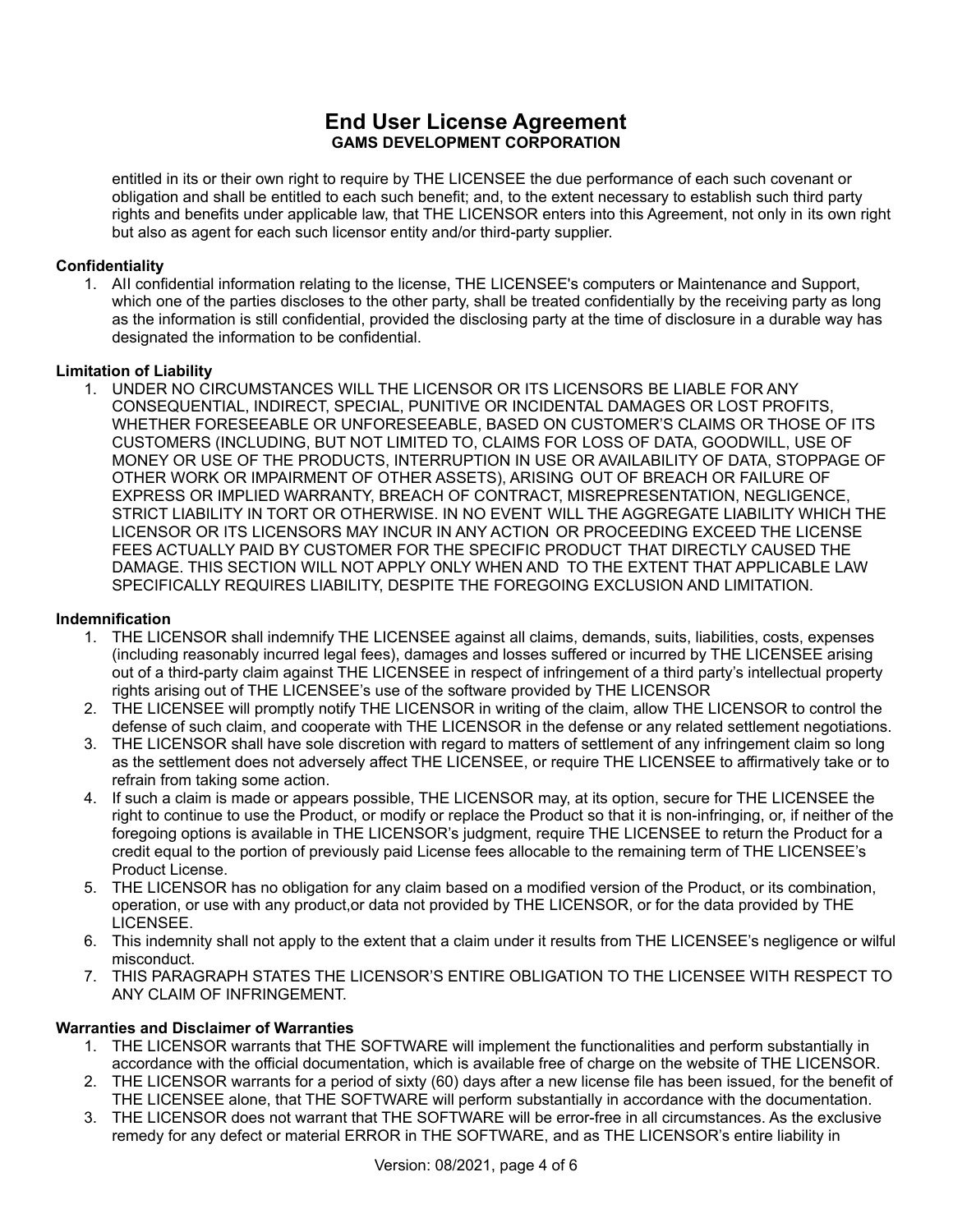contract, tort, or otherwise, THE LICENSOR agrees to correct such material ERROR or defect at THE LICENSOR's facility by issuing corrected instructions, a restriction, or a WORKAROUND.

- 4. If THE LICENSOR is unable to correct such defect or material ERROR after a reasonable opportunity, THE LICENSOR shall refund the license fees paid for such THE SOFTWARE, provided THE LICENSEE has:
	- a. discontinued use of THE SOFTWARE,
	- b. and destroyed all copies of the license file and THE SOFTWARE. This is THE LICENSEE's sole remedy for breach of that warranty.
- 5. In no event except in case of gross negligence shall any of the parties be liable for any indirect, incidental, special or consequential damages, including loss of profits, revenue, data or use incurred by the other party or any third party whether in action of contract or tort even if the party or any other person has been advised of the possibility of such damages.
- 6. THE LICENSOR's liability for damages shall in no event exceed the license or Maintenance and Support fee received by THE LICENSOR for the relevant license or Maintenance and Support period.
- 7. THE LICENSOR shall in no event be liable for any losses, which could have been avoided if THE LICENSEE had used the latest release of THE SOFTWARE provided by THE LICENSOR.
- 8. THE LICENSOR represents and warrants that THE LICENSOR has the right to grant all the rights and licenses granted herein. THE LICENSOR represents and warrants that THE SOFTWARE does not comprise any (third party) open-source software, free software or the like, which according to applicable license conditions will require THE LICENSEE:
	- a. to disclose or (re)distribute source code versions or object code versions of any software derived from or developed by means of THE SOFTWARE or
	- b. to grant third parties licenses for such derived or developed software.
- 9. Disclaimer: EXCEPT AS EXPRESSLY PROVIDED IN THIS AGREEMENT OR REQUIRED BY APPLICABLE LAW, ALL WARRANTIES, CONDITIONS, REPRESENTATIONS, INDEMNITIES AND GUARANTEES WITH RESPECT TO THE PRODUCTS, WHETHER EXPRESS OR IMPLIED, ARISING BY LAW, CUSTOM, PRIOR ORAL OR WRITTEN STATEMENTS BY THE LICENSORS OR LICENSORS OR REPRESENTATIVES OR OTHERWISE (INCLUDING, BUT NOT LIMITED TO ANY WARRANTY OF MERCHANTABILITY, SATISFACTION, TITLE, NONINFRINGEMENT, AND FITNESS FOR A PARTICULAR PURPOSE) ARE HEREBY OVERRIDDEN, EXCLUDED AND DISCLAIMED. THE PRODUCT MAY INCLUDE MODULES OBTAINED FROM THIRD PARTIES. THESE THIRD PARTIES PROVIDE NO REPRESENTATIONS OR WARRANTIES AS TO THE PRODUCTS, ASSUME NO LIABILITY REGARDING THE LICENSED SOFTWARE AND DO NOT UNDERTAKE TO FURNISH ANY SUPPORT OR INFORMATION REGARDING THE PRODUCTS.

## **General Notice of Breach of Contract**

- 1. If one of the parties wishes to exercise any remedies against the other party because of the other party's breach of contract, they must give notice to the other party specifying the nature of the violation without undue delay after they have discovered the violation or they ought to have discovered it.
- 2. To the extent a party's claim relates to goods or services supplied by the other party, the notice must be delivered not later than one year after the date on which the goods or services were supplied.

#### **Termination by GAMS**

1. Unless as otherwise set forth herein, THE LICENSOR may terminate the Agreement immediately (a) if THE LICENSEE becomes subject to bankruptcy or any other proceeding relating to insolvency, receivership, liquidation or assign for the benefit of creditors, and/or (b) infringe or misappropriate GAMS intellectual property, or breach the license restrictions and obligations, or fail to make any payment due hereunder. Without prejudice to any other rights, upon termination or expiration of this EULA or Order Form, THE LICENSEE agrees to uninstall and cease all use of the Software, and Documentation and/or destroy or return (upon request by THE LICENSOR) all copies of the Software, and Documentation.

#### **General License Restrictions**

1. In all cases, license users and uses are restricted to you or your employees. In particular, making THE SOFTWARE available over the Internet or similar networking technology to others who are not your employees ("hosting") requires the prior written consent of THE LICENSOR.